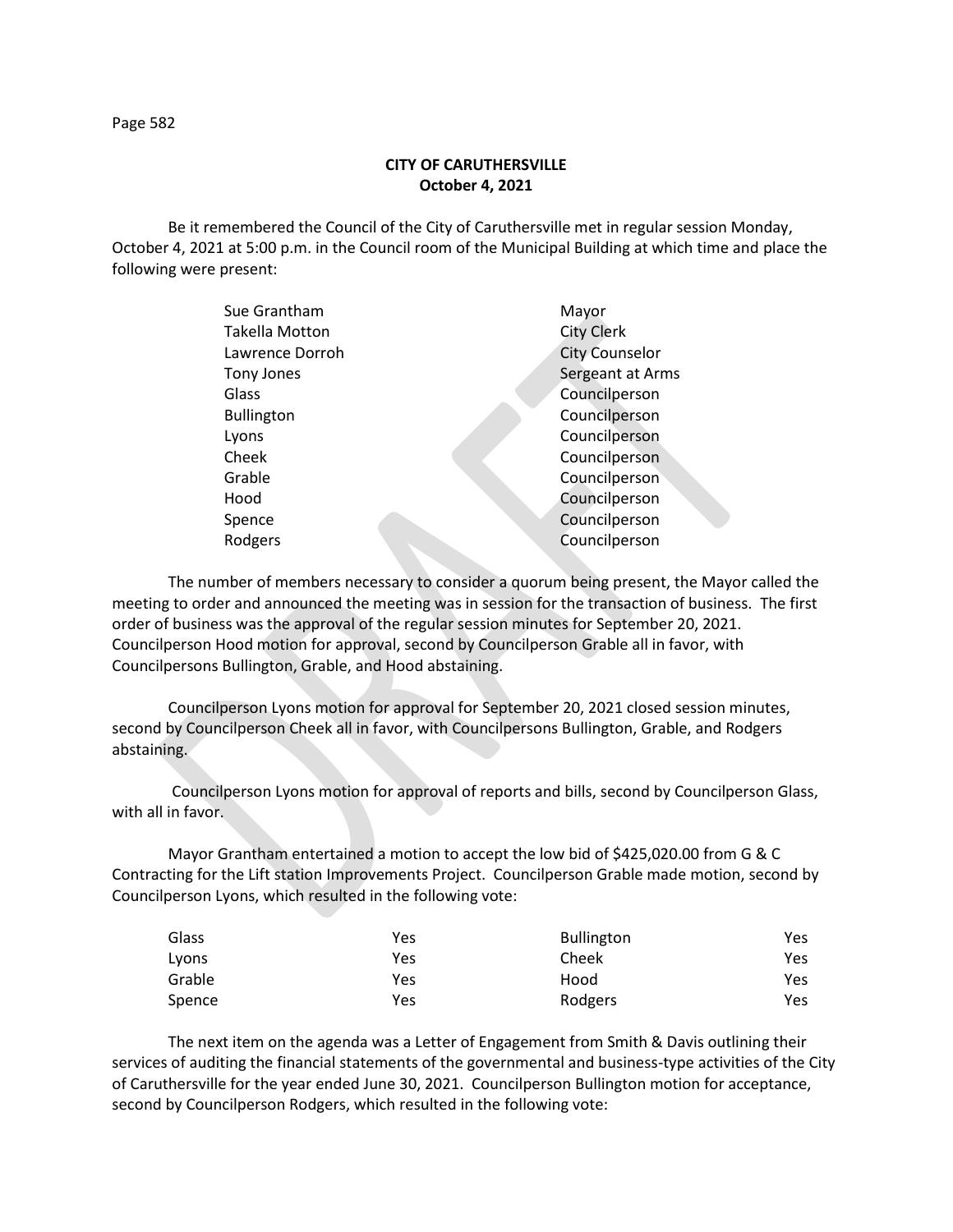| Glass  | Yes | <b>Bullington</b> | Yes |
|--------|-----|-------------------|-----|
| Lyons  | Yes | Cheek             | Yes |
| Grable | Yes | Hood              | Yes |
| Spence | Yes | Rodgers           | Yes |

Unfinished Business; Councilperson Grable wanted to know if the parcel of land that Randall Swindle was interested in had been decided upon. Counselor Dorroh stated that it was still being researched, the title is proving hard to be found.

Police report; Chief Tony Jones reported that he along with Terry Privett, Captain Ben Jones of the Highway Patrol, and Michael Coleman are going to Washington DC October 12 through October 17 2021. They will be honoring the officers that have lost their lives in the line of duty across the country during Police Week, which is also the 10<sup>th</sup> anniversary of Patrolman Evan Burns' death. Chief Jones asked for approval of \$1,500.00 budgeted out of Asset Forfeiture for the Fall Festival Trunk or Treat. Councilperson Grable motion for approval, second by Councilperson Hood, which resulted in the following vote:

**All Contracts** 

| Yes | Bullington | Abstain |
|-----|------------|---------|
| Yes | Cheek      | Yes     |
| Yes | Hood       | Yes     |
| Yes | Rodgers    | Yes     |
|     |            |         |

Fire report; Fire calls from September 24, 2021 through October 4, 2021 are as follows: 9/24/21; Carbon Monoxide detector sounding on Greenwell Rd, 9/26/21; Small fire in outside wall on Madison, 9/28/21; Called at the scene of an accident on Truman, 9/30/21; Smoking water heater on Chaffin Dr, 10/2/21; Electric meter burning on pole, which burnt out upon arrival on County Rd 534. Fire drills were conducted at Caruthersville School District 18 on September 28, 2021.

Public Works; Paul Shaw reported that the leak had been fixed at the Water plant, and the one in front of the Tri County building. ASA will be here Wednesday to start grinding the roads, and the airport's seal and coat will begin today.

Code Enforcement; Barry Gilmore reported that the burnout behind the car wash is in the process of being taken down. The asbestos results aren't as bad as thought, but DNR will be involved because it's in the floor tile.

Parks & Recreation; Lamonte Bell reported that the Recreation Center is about 85 percent at being ready for 24 hour access. The cameras and gates have been installed, and they're waiting for the chips to come in to give to the members.

Library report; Teresa Tidwell reported that Halloween Storytime will be Tuesday, October 26, 2021 at 5:30 p.m. Ms. Tidwell has begun to load microfilm digital on the Library's website, which go back to 1833.